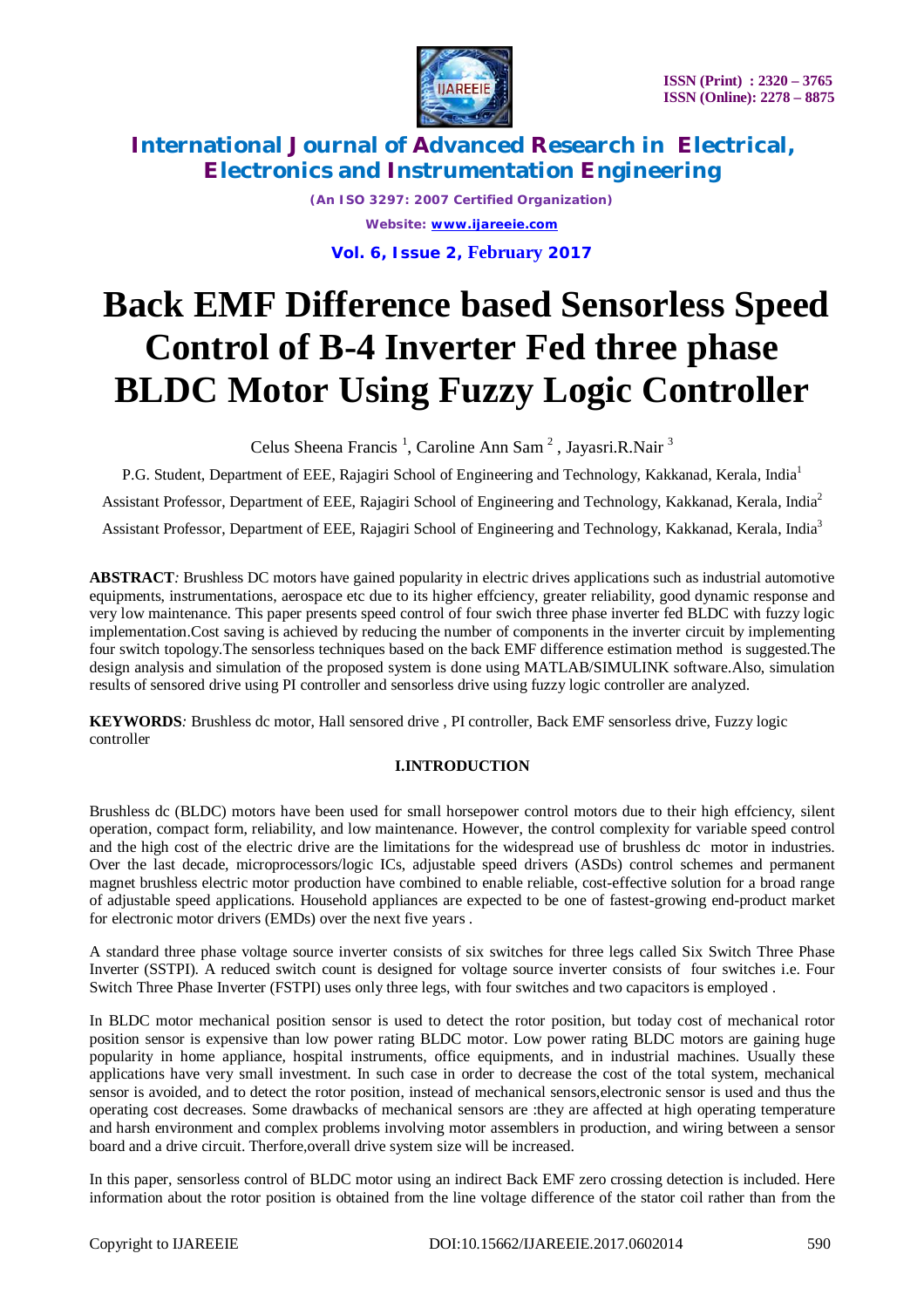

*(An ISO 3297: 2007 Certified Organization)*

*Website: [www.ijareeie.com](http://www.ijareeie.com)*

### **Vol. 6, Issue 2, February 2017**

mechanical position sensor . The back EMF signal is directly related to the speed of the motor. Some of the advantages obtained by avoiding this mechanical sensor in control system of BLDC motor are: Lighter in weight, Compactness in size, Reduction in overall cost, Reliable during operating condition.

This paper develops to remove the drawbacks associated with sensored control ,reduced number of switches and use of traditional controllers by using zero crossing point (ZCP) of Back electromotive force (Back-EMF).Also, sensorless control is implemented with fuzzy logic controller. The sensorless control requires good reliability and various speed ranges with the high starting torque for BLDC motor drive system. To satisfy these requirements, this paper proposes an efficient sensorless speed control to avoid high energy prices.

#### **II.FOUR SWITCH INVERTER FED THREE PHASE BLDC MOTOR**

A BLDC motor needs quasi-square current waveforms, which are synchronized with the back EMFs to generate constant output torque and have 120 degree conduction and 60 degree non-conducting regions. Also, at every instant only two phases are conducting and the other phase remains inactive. Compared with the conventional six-switch three-phase inverter for the BLDC motor, the whole working process of the four switch inverter fed three phase BLDC motor is divided into six modes. Phase c involves four modes, including modes 2, 3, 5, and 6. Only one switch should work in the four modes. These modes are divided into two sub operating modes. In modes 1 and 4, phases a and b have current owing through them, and I<sub>c</sub> should be zero. Figure 1 shows four switch three phase inverter fed BLDC motor.



Fig.1:Four switch inverter fed three phase BLDC motor

#### **III.SENSORLESS CONTROL OF BLDC MOTOR**

#### *A. CONVENTIONAL BACK EMF DETECTION METHOD*

The zero-crossing approach is one of the simplest methods of back-EMF sensing technique, and is based on detecting the instant at which the back-EMF in the unexcited phase crosses zero. This zero crossing triggers a timer, which may be as simple as an RC time constant, so that the next sequential inverter commutation occurs at the end to this timing interval. For typical operation of a BLDC motor, the phase current and back-EMF should be aligned to generate constant torque. The current commutation point can be estimated by the zero crossing point (ZCP) of back EMFs and a 30 phase shift, using a six-step commutation scheme through a three phase inverter for driving the BLDC motor. Figure 2 depicts the zero crossing points of back emf. The conducting interval for each phase is 120 electrical degrees. Therefore, only two phases conduct current at any time, leaving the third phase floating. In order to produce maximum torque, the inverter should be commutated at every 60 degree by detecting zero crossing of back-EMF on the floating coil of the motor, so that current is in phase with the back-EMF.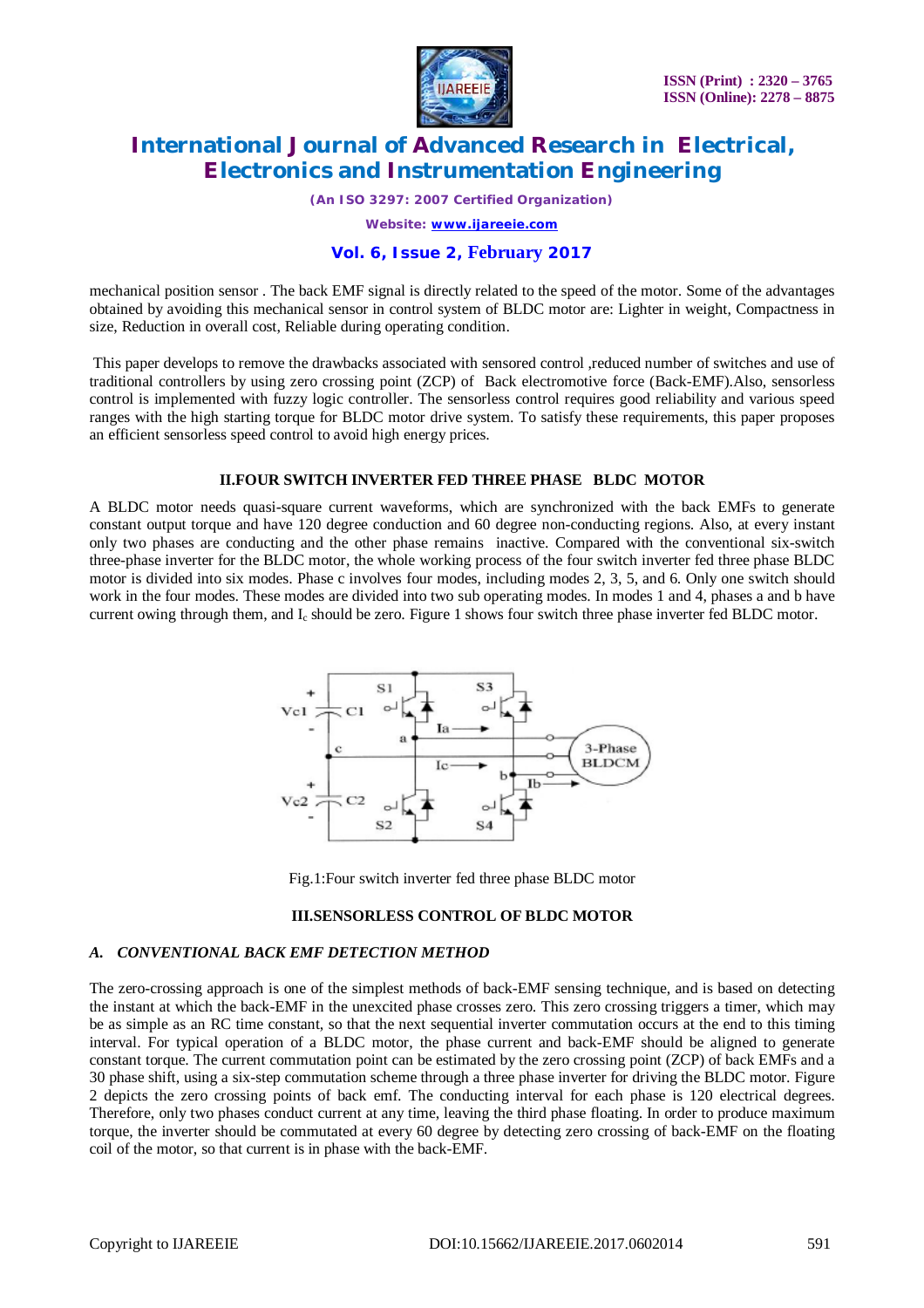

*(An ISO 3297: 2007 Certified Organization)*

*Website: [www.ijareeie.com](http://www.ijareeie.com)*

### **Vol. 6, Issue 2, February 2017**



Fig 2: Zero crossing points of the back-emf and phase current commutation points

This technique of delaying 30 (electrical degrees) from zero crossing instant of the back-EMF is not affected much by speed changes. To detect the ZCPs, the phase back-EMF should be monitored during the silent phase.

#### *B.PROPOSED BACK EMF DIFFERENCE ESTIMATION METHOD*

Instead of using phase BEMF, the proposed method utilizes difference in BEMF of two phases. In the proposed method the commutation can be done at the ZCP itself which is depicted in figure 3. Thus the optimal performance is guaranteed



Fig 3: Zero crossing points of the back-emf difference and phase current commutation points without any phase shift

by using this signal for commutation. The ZCP of the terminal voltage difference is identical to the ZCP of the BEMF difference and thus it can be used as commutation signal directly without phase compensation. Commutation sequences in BEMF difference method is illustrated in table 1.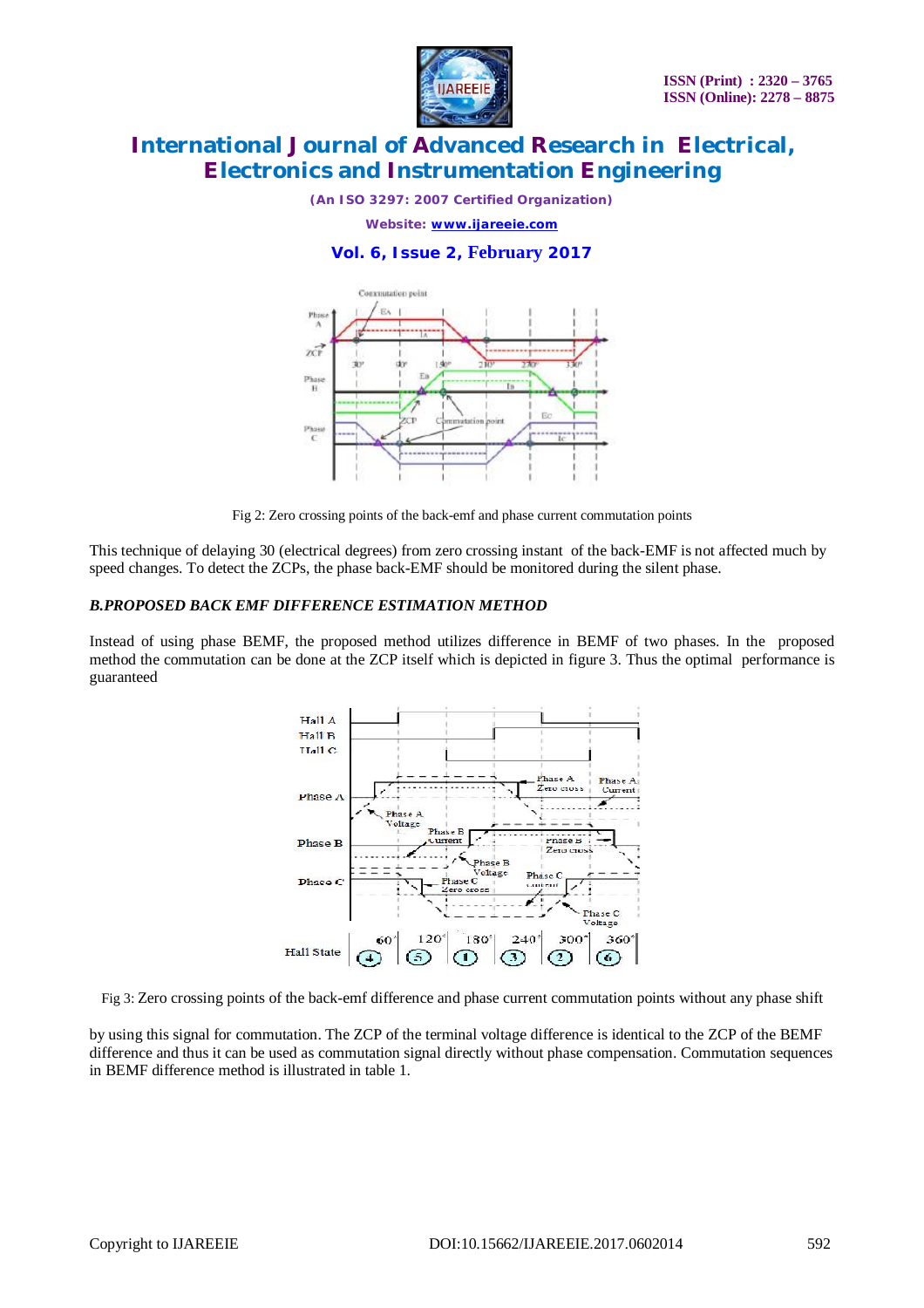

*(An ISO 3297: 2007 Certified Organization)*

*Website: [www.ijareeie.com](http://www.ijareeie.com)*

### **Vol. 6, Issue 2, February 2017**

| $\mathbf{e}_{\text{ac}}$ | e <sub>ba</sub> | $\mathbf{r}_{\text{ch}}$ | $S_{1}$        | $S_2$        | $S_3$          | $S_4$        | $S_{5}$         | $S_6$      |
|--------------------------|-----------------|--------------------------|----------------|--------------|----------------|--------------|-----------------|------------|
| $\overline{0}$           | $\mathbf 0$     | $\mathbf 0$              | $\mathbf{0}$   | 0            | $\mathbf 0$    | $\mathbf 0$  | $\mathbf 0$     | 0          |
|                          | -1              |                          |                | $\theta$     | $\bf{0}$       | 0            | $\overline{()}$ |            |
|                          | $-1$            | $-1$                     |                |              | $\theta$       | $\mathbf{0}$ | $\mathbf 0$     | 0          |
|                          |                 | $-1$                     | $\overline{0}$ |              |                | $\theta$     | $\bf{0}$        | $\sqrt{ }$ |
| -1                       |                 | -1                       | $\theta$       | $\theta$     |                |              | $\mathcal{O}$   | $\bf{0}$   |
| $-1$                     |                 |                          | $\Omega$       | $\mathbf{0}$ | $\overline{0}$ |              |                 | 0          |
| $\lceil$                 | -1              |                          | $\mathbf{0}$   | $\bf{0}$     | $\overline{0}$ | $\theta$     |                 |            |
| $\mathbf{0}$             | $\theta$        | $\Omega$                 | $\overline{0}$ | $\mathbf{0}$ | $\theta$       | $\theta$     | $\mathbf{0}$    | 0          |

Table 1:Commutation sequence in back emf difference estimation method

#### **IV. DESIGN OF FUZZY CONTROLLER**

The generated signals are employed in fuzzy controller and PWM signals which in gate driver circuit is produced for control system. The fuzzy controller is composed of the following four elements fuzzification, fuzzy rule-base, fuzzy inference engine and defuzzification. Figure 4 shows the basic structure of a fuzzy logic controller.



Fig.4:Basic structure of a fuzzy logic controller

Error (e) and change in error (ce) are the inputs for the fuzzy controller whereas the output of the controller is change in duty cycle (Δdc). The error is defined as the difference between the ref speed and actual speed, the change in error is defined as the difference between the present error and previous error and the output, the Change in duty cycle which **c**ould be either positive or negative and added with the existing duty-cycle to determine the new duty-cycle. Fuzzy logic uses linguistic variables instead of numerical variables. The process of converting a numerical variable in to a linguistic variable is called fuzzification. Fuzzy logic linguistic terms are most often expressed in the form of logical implications, such as If-Then rules. These rules define a range of values known as fuzzy membership functions. Fuzzy membership functions may be in the form of a triangle, a trapezoid or a bell.

Fig. 6 illustrates the membership function of fuzzy logic controller that used the fuzzification of two input values and defuzzification output of the controller. There are seven clusters in the membership functions, with seven linguistic variables defined as Negative Big (NB), Negative Medium (NM), Negative Small (NS), Zero (Z), Positive Small (PS), Positive Medium (PM), and Positive Big (PB).. The min-max compositional rule of inference and the center of gravity method have been used in the defuzzification process.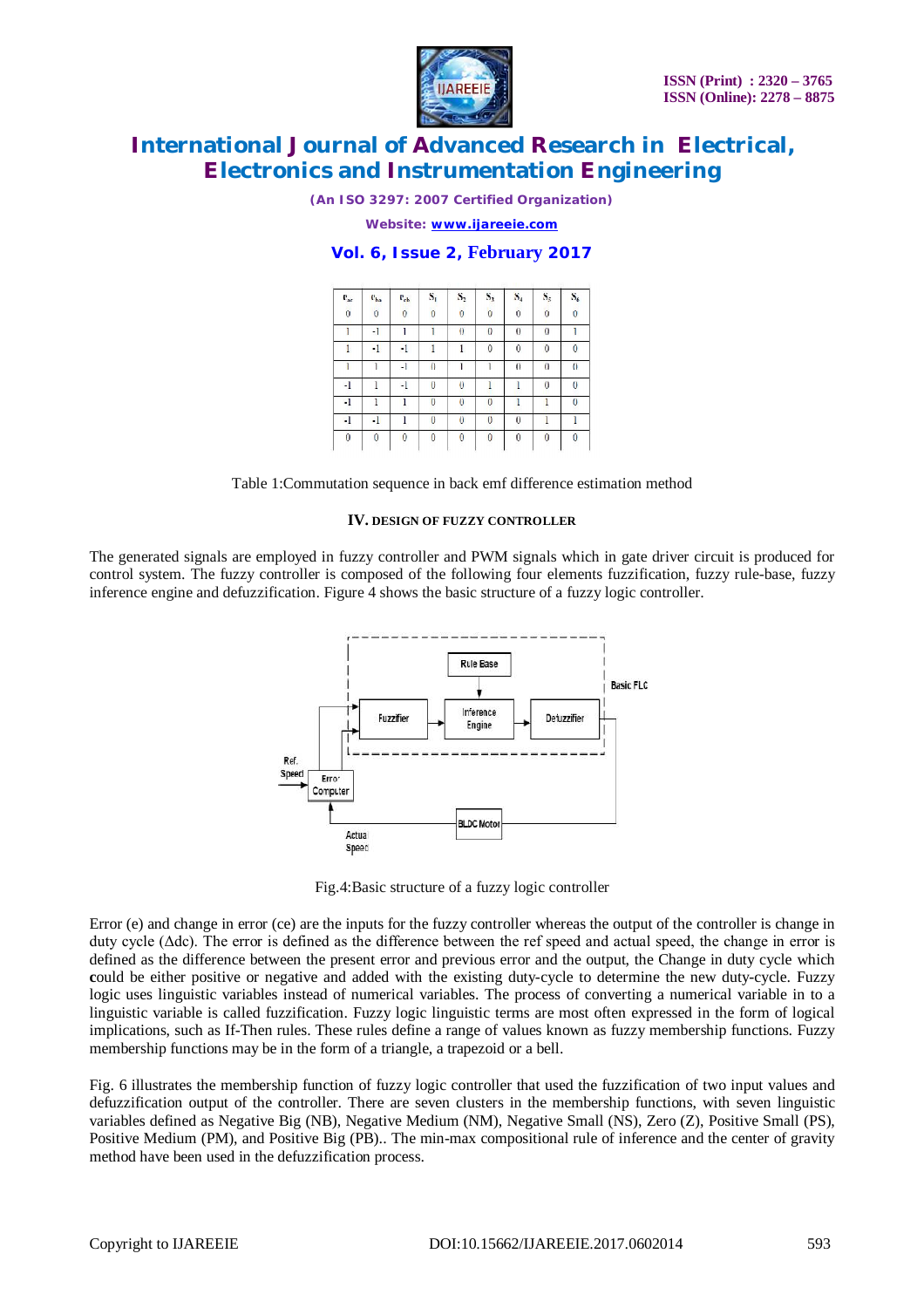

*(An ISO 3297: 2007 Certified Organization)*

*Website: [www.ijareeie.com](http://www.ijareeie.com)*

### **Vol. 6, Issue 2, February 2017**

| Change       | Error |    |    |     |    |                |    |  |  |  |
|--------------|-------|----|----|-----|----|----------------|----|--|--|--|
| in error     | NB    | NM | NS | z   | PS | PM             | PB |  |  |  |
| <b>NB</b>    | ΝB    | ΝB | ΝB | NB  | NM | NS             | Z  |  |  |  |
| NM           | ΝB    | ΝB | NB | NM  | NS | $\overline{z}$ | ps |  |  |  |
| <b>NS</b>    | ΝB    | NΒ | NM | NS. | Z  | PS             | PМ |  |  |  |
| $\mathbf{z}$ | ΝB    | NM | NS | z   | PS | PM             | PB |  |  |  |
| PS           | NM    | NS | z  | PS  | PM | PB             | PB |  |  |  |
| PM           | NS    | 7  | PS | PM. | PB | PB             | PB |  |  |  |
| PB           | z     | PS | PМ | PB  | PВ | PB             | PB |  |  |  |

Table 2:Membership function

### **V.SIMULATION CIRCUIT AND ITS RESULTS**

Fig. 5 shows the MATLAB simulation diagram of speed control of Four switch three phase inverter fed BLDC motor using fuzzy logic controller.



#### Fig 5:Simulation circuit

In order to validate the control strategies as described, digital simulations were carried out on a converter for the BLDC motor drive system using MATLAB/SIMULINK. Simulation studies were carried out to evaluate the performance of both sensored and sensorless based speed control of BLDC motor. The output waveform of back EMF and stator current are shown in figure6 and figure 7. The speed response for sensored drive using Proportional integral controller and sensorless drive using Fuzzy controller are observed. Also, electromagnetic torque of the PI and Fuzzy intelligent controllers are analysed under comparator with zero crossing back EMF sensorless drive technique.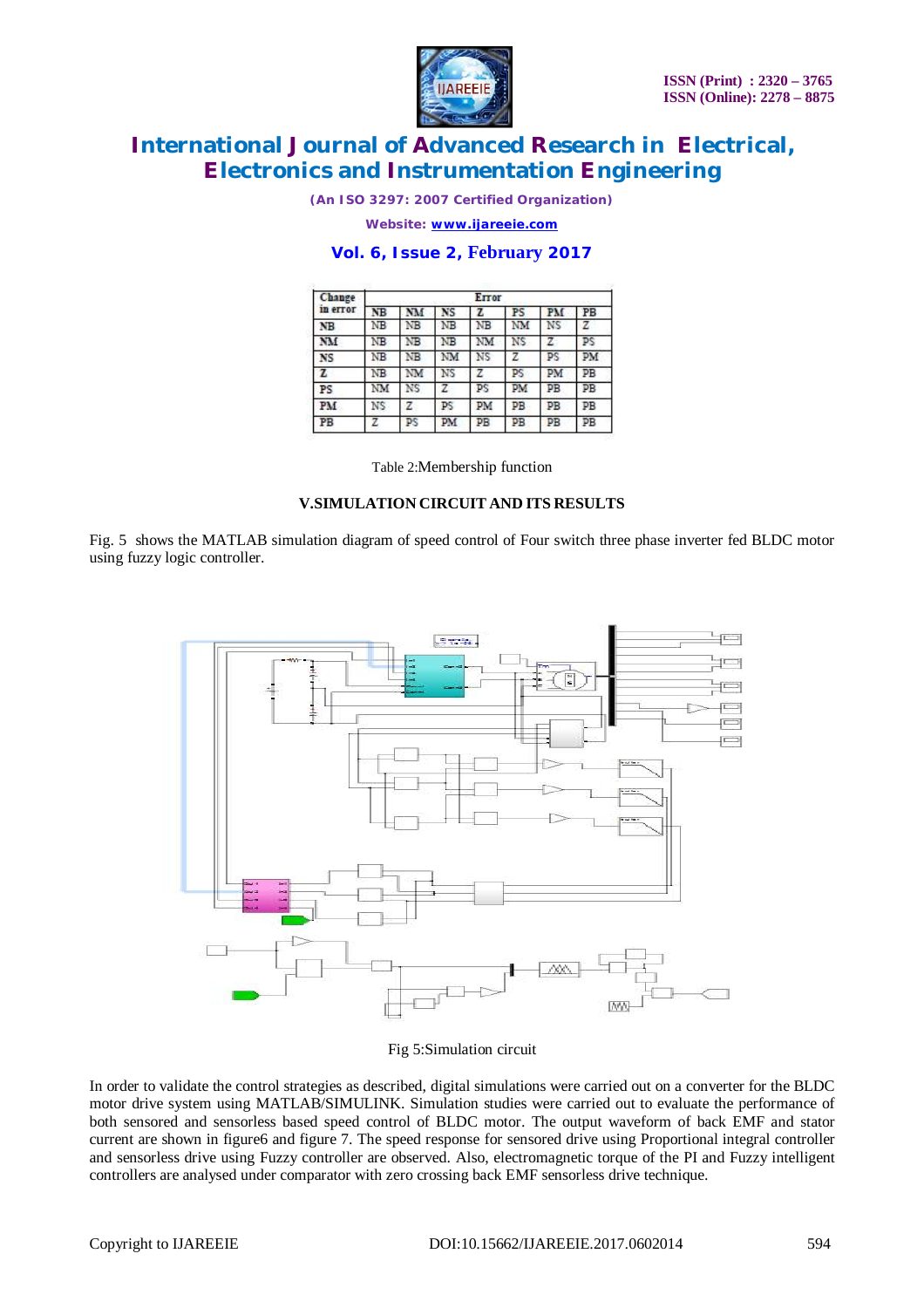

*(An ISO 3297: 2007 Certified Organization)*

*Website: [www.ijareeie.com](http://www.ijareeie.com)*

**Vol. 6, Issue 2, February 2017**



Fig 6: Variation of Back EMF signal with reference set at 1500rpm with PI controller



Fig 7:Variation of speed signal with reference set at 1500rpm with PI controller



Fig 8:Variation of speed signal with reference set at 1500rpm with fuzzy controller

Fig.7 shows actual speed attains reference speed at 0.1 sec and Fig. 8 shows that the overshoot under sensorless drive PI controller, where proposed method improves settling time to 0.08sec . The sensorless drive using PI controller and proposed model using fuzzy controller are analysed.

#### **VI.CONCLUSION**

Sensorless speed control of four switch three phase inverter fed BLDC motor drive with fuzzy logic implementation based on comparator with zero crossing detection have been experimented using MATLAB/SIMULINK and evaluation of results are observed. The simulation results have shown that speed response of the BLDC motor can be controlled without sensors and also reduces the torque ripple. The results obtained from sensorless speed control of BLDC motor